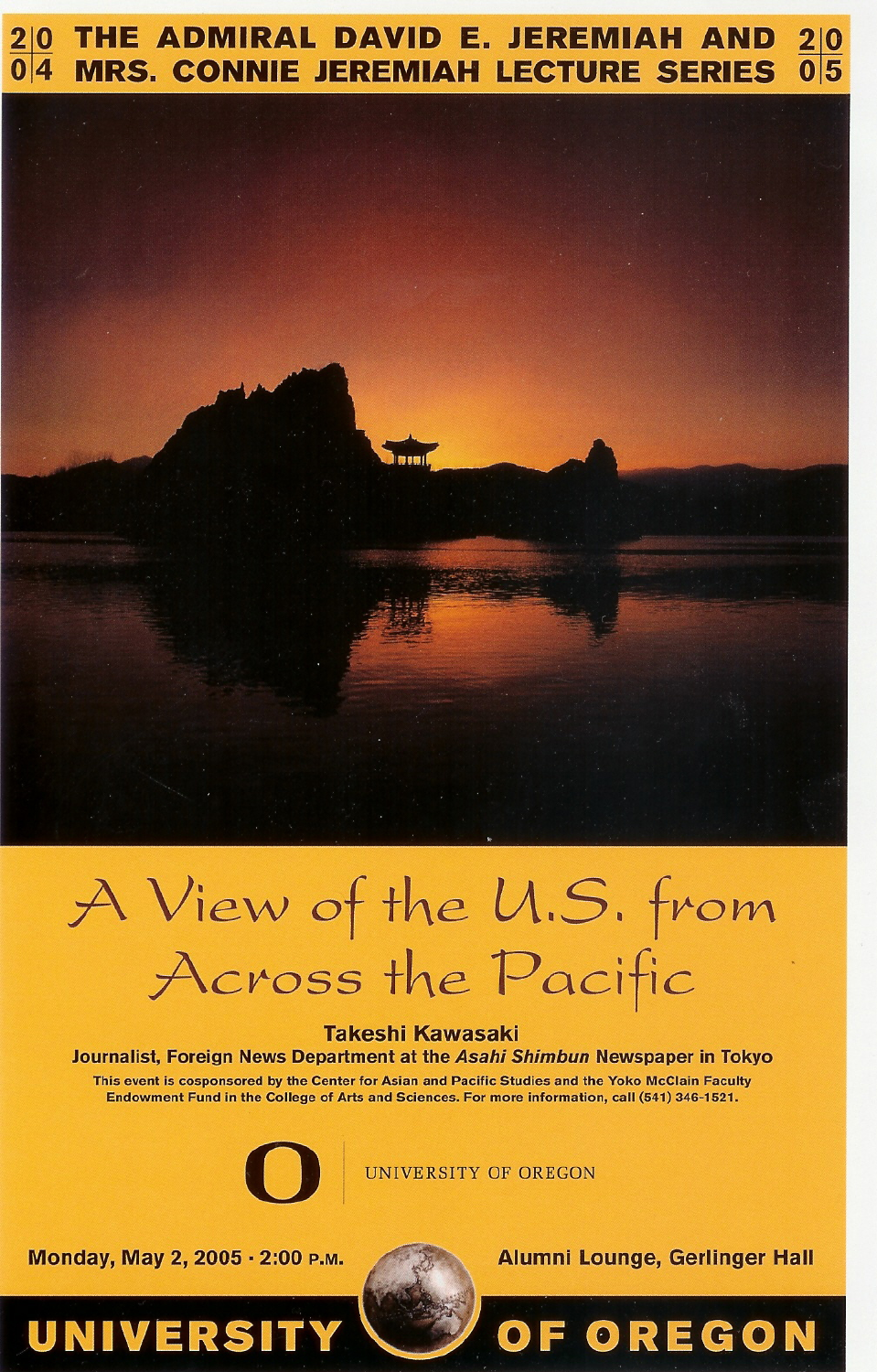A Vie of the U.S. From across the Pacific May 2nd. 2005, University of Oregon, Eugene, Oregon Takeshi Kawasaki

Professor Steve Kohl:

Good Afternoon. I would like to welcome all of you to this afternoon presentation. It's been sponsored joint by the Center for Asian and Pacific Studies and the Yoko McClain Faculty Endowment Fund in the College of Arts and Sciences.

Our speaker today is Mr. Takeshi Kawasaki, a staff writer for Foreign News Department for the Asahi Shimbun Newspaper in Tokyo. Mr. Kawasaki has spent more than a quarter of the century covering international news from various perspectives around the world. In early 1990s he was stationed in Washington D.C. just in time for the outbreak of the 1st. Persian Gulf War and spent his time in Saudi Arabia and also in Washington D.C.

Later he was a bureau chief at the bureau in Nairobi in Kenya for his office was responsible for reporting of events throughout all sub-Saharan Africa. In 1999 he was in Stanford University for Knight Fellow to bring together American and International journalists to talk about journalistic things. And currently he is stationed at home office in Tokyo and supervises gathering international news from all over the world. Those of us in Asian Studies spend our time looking at Japan and China and Korea studying, analyzing at, and talking about it. Today we are going to get the opposite perspective. Mr. Kawasaki talks about what the United States looks at the other side of the Pacific. Surely he has many insightful comments for us.

So, Mr. Go Kawasaki.

Kawasaki: Thank you very much, Arigatou. Thank you very much for a kind introduction.

I think I was totally wrong. I have to confess that before landing America this time I had an image of National Guards holding machineguns at every corner of the streets, looking for terrorists. Something like that. I have to be honest.

This is a image of America for I think for the rest of the world at this moment. But I was totally wrong in such peace.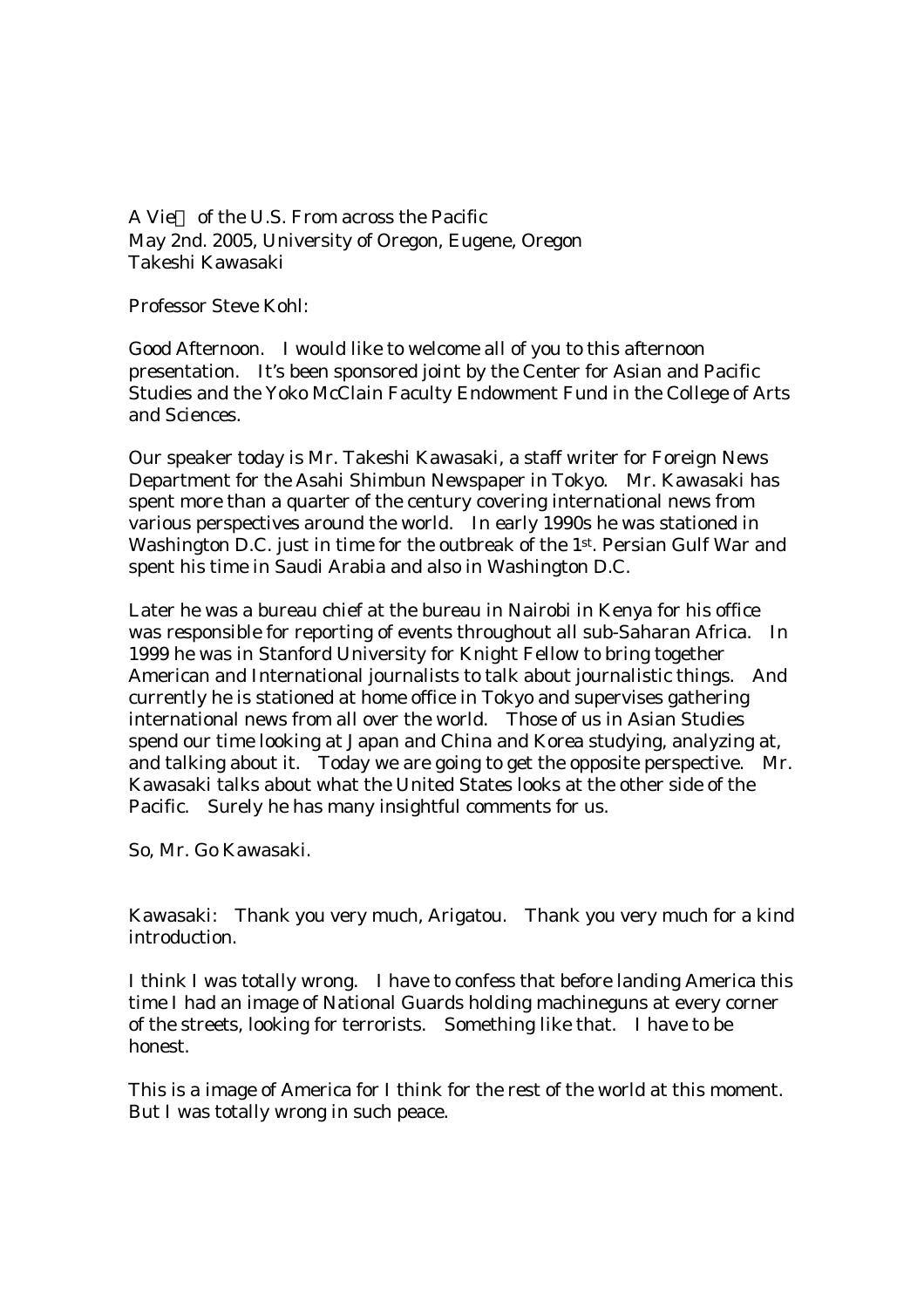At least my image of National Guards holding machineguns was wrong here in Eugene, I don't know what is going on in the East Coast. To come to the place and to see by your own eyes is always important.

Nothing has changed as far as I see in my own eyes which means what is visible for me at this moment so far since I was living in America in 2000 one year before September 11. Probably I am wrong. But I somehow have an image this country is at war physically. Probably this country is at war mentally but not physically in my understanding of war. I have seen many physical wars in the Persian Gulf, Haiti, Rwanda, Congo, Sudan, Angola and East Timor everywhere in the world.

- In a sense, I think I was a traveling Odysseus. Allow me please of this kind of exaggerated adjectives. I was traveling all around of the world and I had been a war correspondent.
- I was born 9 years after Japan lost the war to the United States and was brought up under the strong influences of American culture. I have traveled around the world, as I told you; I lived America and Africa, traveled through most of Europe and many Arab and Asian countries. I have never been to South America.
- I have visited 56 countries and 3 regions, namely Hong Kong under British rules, Taiwan, and Palestine. I have been a reporter in charge of international affairs as well coincidentally with the end of the cold war. I lost my way many times and sometimes, like Odysseus, heard siren songs to complicate my reaching my destination. Now I am back to hear sirens song to complicate my destination.
- Now I am back to Japan, reporting what I saw in the world. Of course still I don't have a clear bird's eye view of international affairs because the world is not so clear and beautiful like E equal MC squared (E=MC2).

Thank you everyone for giving me an opportunity to see America again. America is always so big, so powerful so complex to grasp that it sometimes triggers ill-feelings from the rest of the world for its arrogance as a state.

But since I have many American friends, by personal experiences and memories with John's and Mary's, Mickey's and Donald's, I would not conclude that the United States is a terrible country. While I admit I would demonize North Korea since I don't know any North Koreans personally. I have once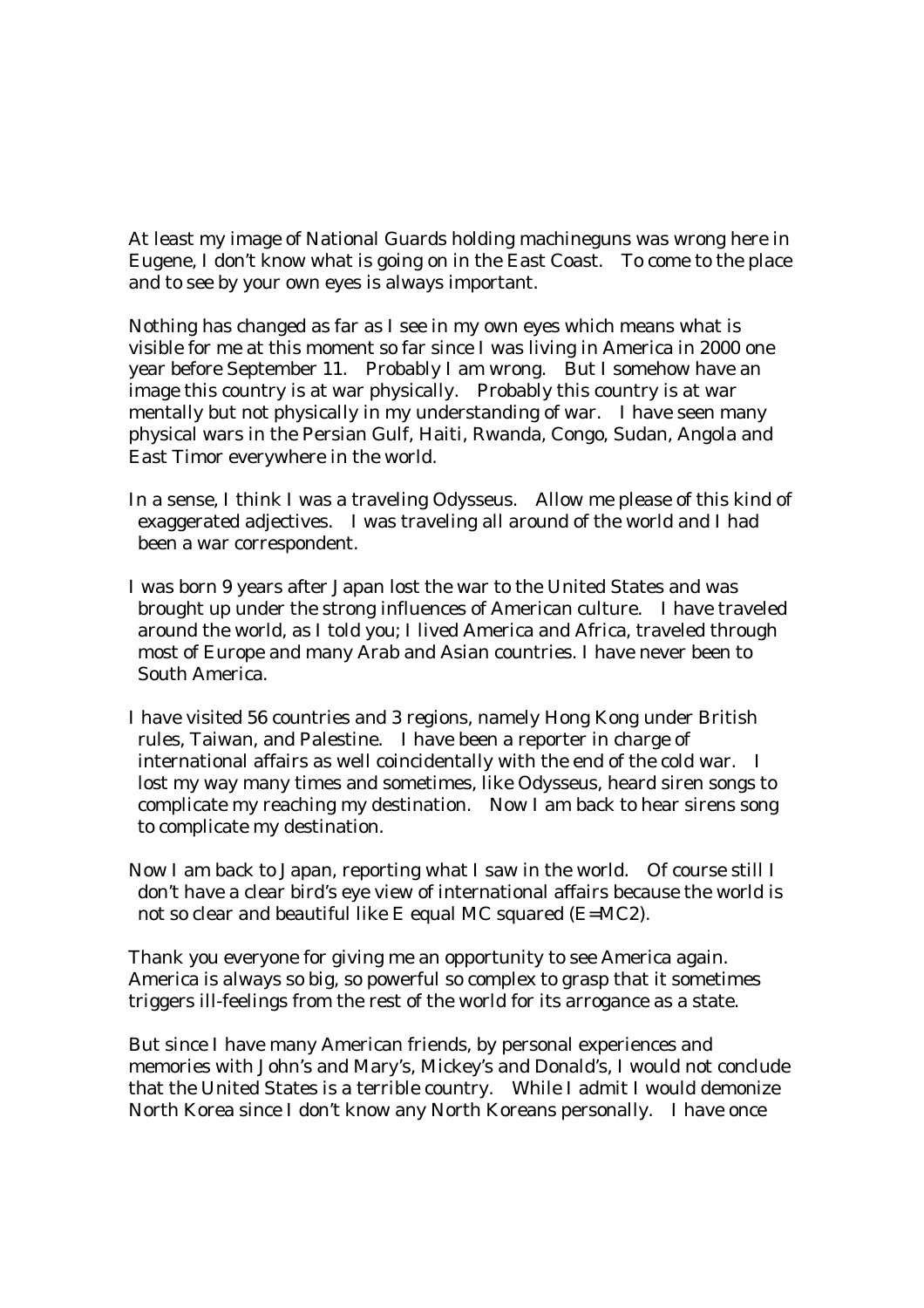visited North Korea in 2001 and spent 8 days there. Even though I had some conversations with North Koreans, I am hesitant to say that I understand the country and people. I think intercultural thinking through direct dialogue and communication is indeed important.

Today, May the 2nd, the review conference of Nuclear Nonproliferation Treaty started in the United Nations in New York. There was a anti-nuke demonstration yesterday near the UN building. We sent several reporters from Tokyo to New York adding to our staff correspondents in New York and Washington bureaus. But probably this kind of event will not be reported in this country.

And also today we have a bilateral foreign ministerial meeting between the United States and Japan in Washington D.C. Japan's Foreign Minister Nobutaka Machimura is having a bilateral meeting with Ms. Condoleezza Rice, US Secretary of State at this moment. The United States is angry that Japan still refuses to reopen its market to American beef because of possible contamination of BSE (bovine spongiform encephalopathy, mad cow disease). Another issue facing the two countries is about American military bases in Japan. Japan is worried about U.S. reshaping its military formation. Why? If Japan accepts the American request to grant them a Command control function moving from Germany to Camp Zama in the south of Tokyo, it could largely change the character of US-Japan military capacity. There is a possibility to deploy military presence beyond North East Asia, which experts say could contradict the Japanese Constitution and overrule the meaning of Japan-Us Security Treaty.

Japanese Animation films and pop-culture are everywhere in the world. We are proud that "Spirited Away" by Hayao Miyazaki is a little, a little, a little more sophisticated than Disney. I read "Kafka on the Seashore" by Haruki Murakami recently. It was a good novel.

(Pause)

I would tell my gratitude to America later, but now let me remember some example that I felt I was a minority in several places in the world.

In November 1991 I was working for the Asahi Shimbun Washington Bureau, I was sitting in a high school auditorium in Monroe, a small town with a population of 56 thousands, in the state of Louisiana. Am I pronouncing the name of the state correct? Louisiana. Thank you. We Japanese call it Lu-i-ji-a-na. Former Ku Klux Klan Leader, then state law maker Mr. David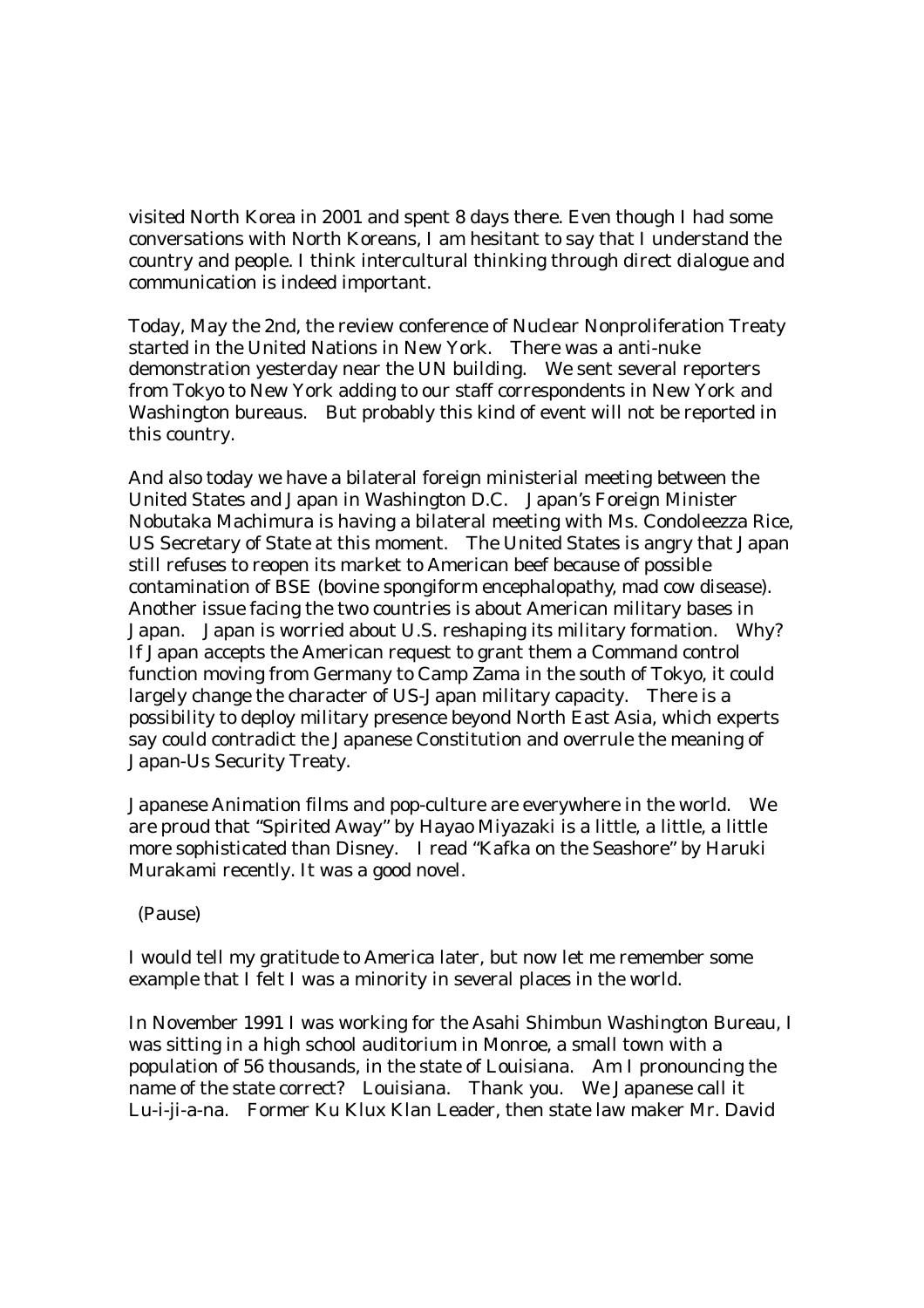Duke was running for gubernatorial race against the incumbent governor. He got a local Republican ticket but then federal President George Bush Daddy opposed to him.

Mr. Duke's message was simple. He mobilized angry poor white people. He did not like affirmative actions like forced busing for white and black children, advantage for procurement for black contractors and state social welfare system for poor people etc. Louisiana at that time was suffering from slow economy because oil industry was not successful after the Persian Gulf War.

The auditorium was packed roughly with 900 people. The meeting in the auditorium was orderly. Speakers attacked the incumbent because they thought he failed to deliver. It was not so different from what we see in many other political rallies all over the United States. Mr. David Duke was not so eccentric and neither was his audience. I supposed that angry whites are not so furious.

But what I felt uneasy was that I was the only colored person in the crowd. People in the auditorium including media people from Washington are all white. Audiences were not necessarily angry but I felt the feeling of being a minority member for the first time in my life.

After 911 and eventual War in Iraq, American media often say that America is divided. I always remember my experience chasing David Duke and those silent but apparently angry white people in the Deep South at a small town in Louisiana. After David Duke lost in the gubernatorial race in 1991 you may remember he attempted to be a candidate in a federal Presidential election in 1992. I think his and his supporter's remorse is still very powerful. What kind of remorse? This is remorse against social welfare system, affirmative action, namely all politically-correct affairs like genders and minorities. I say politically correct, I am afraid this is a wrong perception but this kind of politically correctness has established accumulatively since Roosevelt's New Deal era.

Japan after the defeat of the war was actually built by this kind of concept. Japan was in a sense a good loser on the war, then the United States was a good winner teaching us democracy and, well this is not a very good word, politically correctness.

Later I interviewed Mr. David Duke. He wisely commented. He looked and sounded a very intelligent person. He wisely commented that he liked Japanese novelist Yukio Mishima. Mishima was a wonderful author whom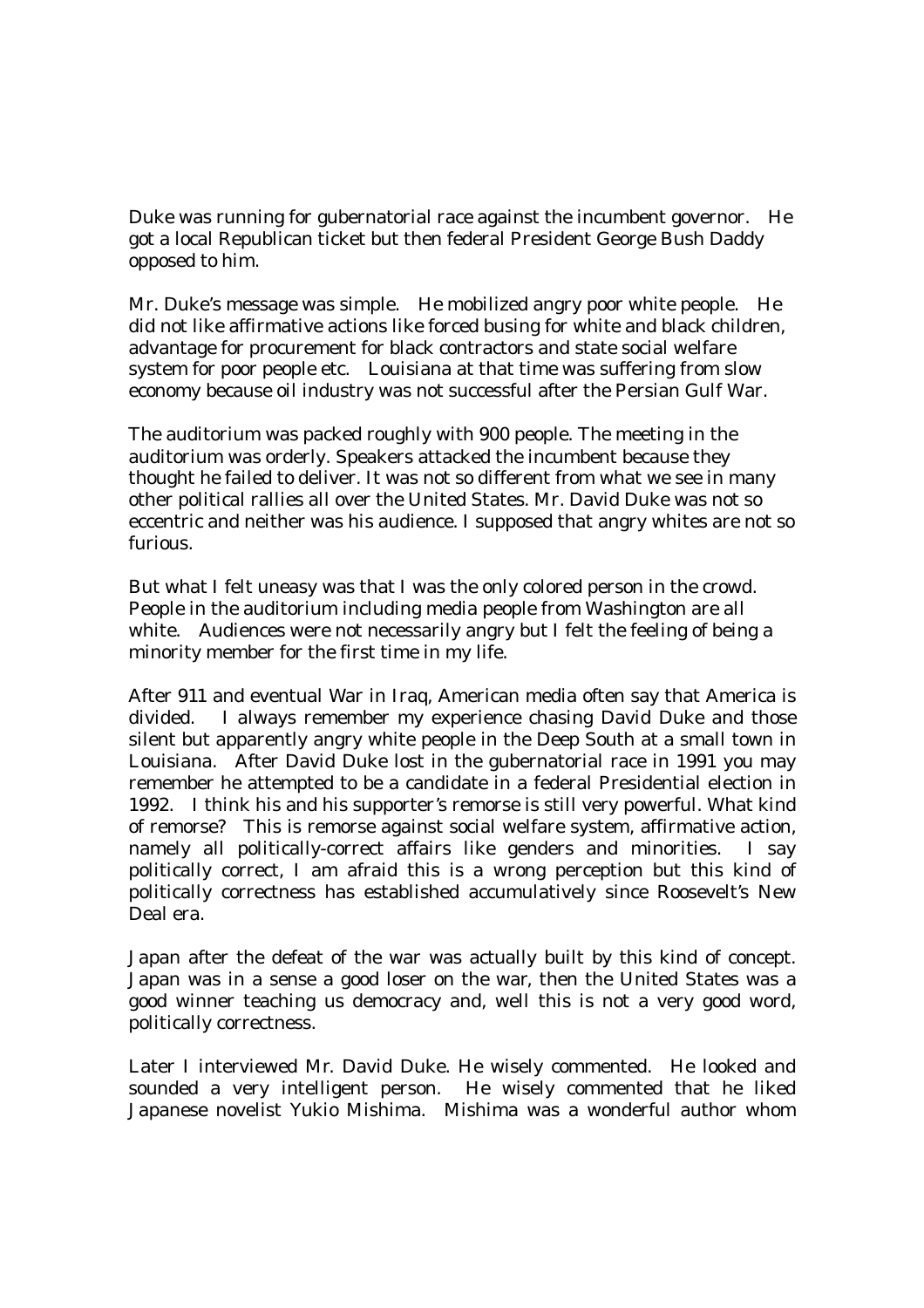Japan was proud, but in 1970 he advocated self-defense forces to urge coup d'etat to defend the emperor and he committed suicide?

In this auditorium, this is not so large like an auditorium, but in this room of the University of Oregon, here in Eugene, I see the diversity of people of many ethnicities. This makes me very comfortable. Through my many experiences I have come to know that any group which establishes a special identity by defining themselves as unique or superior will attack other groups by many different means, through words, economic measures and eventually by violence. Why cannot human beings acknowledge the differences they have with each other before insisting on one's strong identity?

(Pause)

In our world and throughout history, the engine which has caused such tragedies as endless terrorism or bloody ethnic and religious conflicts is, I am afraid, an orientation toward a homogeneous and closed group by avoiding others and desiring to purify blood ties.

Japan has had such an experience.

In such groups people demand elimination, differentiation, discontinuity and inner circle languages.

Such groups lack the orientation to try to engage in dialogue with alien elements, to try to establish a certain level of public relationship with such elements and to attempt to communicate with those elements.

Civilization, I think, is to accept others who are different with us as members of the same community. Civilization, I think, is constructed in the basis of communication capability which enables us and them to live together. That is something which makes us possible to live together with others. It may not be the ability of individual level such as love, compassion, imagination or receptiveness.

It is not so. It is not the virtue of individual level. We need to acknowledge legal fiction in the level of public through communication.

Many places I have traveled from Arab countries and small villages in Africa I detected some kind of animosity to others. For them others don't bring goodness but others bring fighting and hate.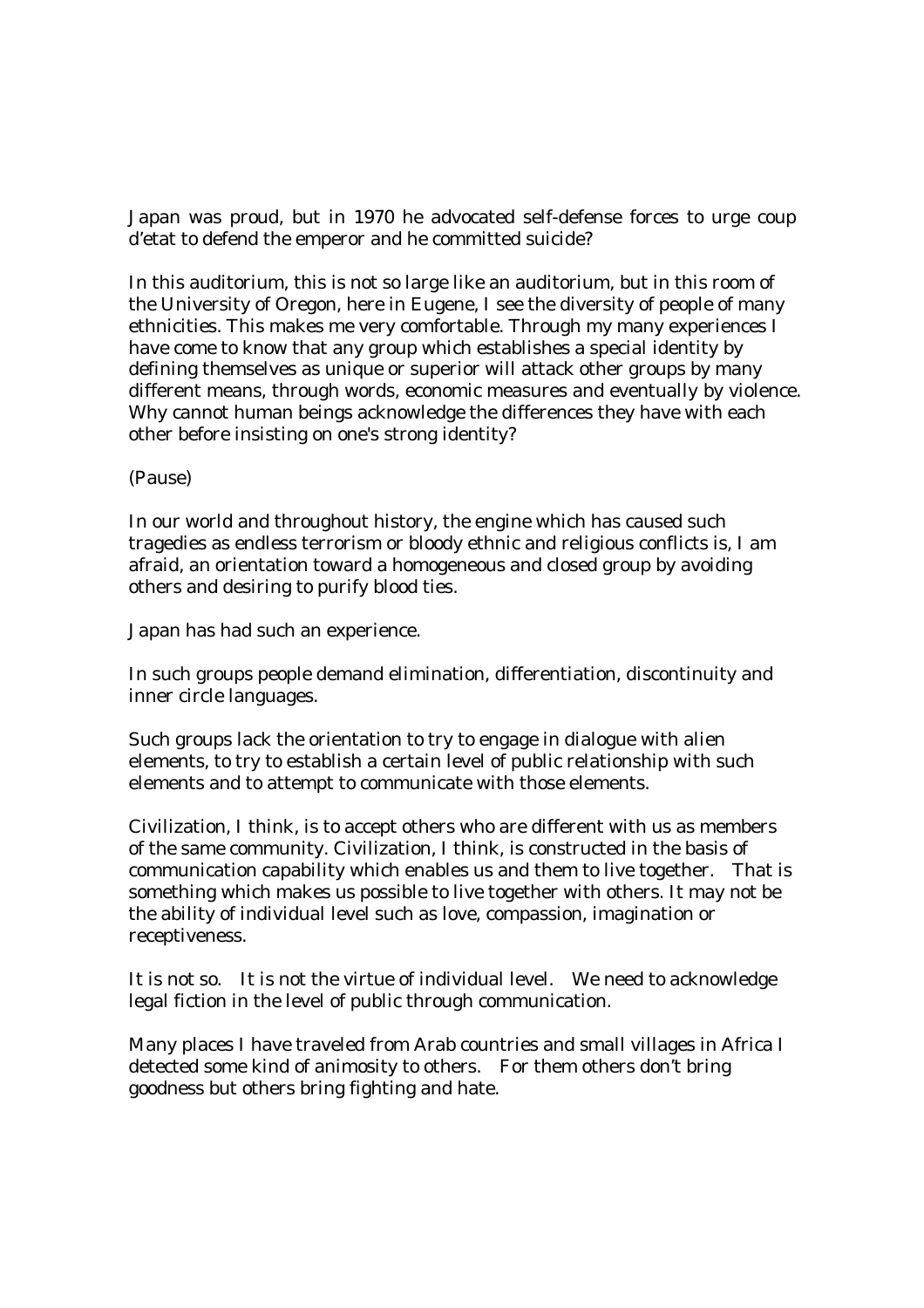There are people who advocate patriotism everywhere in the world. To love their own community is natural feeling and behavior. I love my community. I think I have patriotism. But why someone can say that you are not patriotic. Why can someone say that I am more patriotic than you are? What is your reason that you can say you are more patriotic than me? How can you evaluate my patriotism?

Well Japan has an argument, you should sing National anthem, Kimigayo, and it has several problems with history as well as a national flag. So we always have debates about them. But if you don't like national anthem you are blamed as unpatriotic.

In Rwanda, Bosnia, East Timor and many other places in the world after the end of the Cold War, I saw people who gave up trying to communicate with others, but became more determined to eliminate others.

(Pause)

I think America used to be a great communicator. I remember a President who had such nickname. But I mean when world was at war, American used to be very cool to analyze where we were standing. I mean at the World War two. Do you remember "The Chrysanthemum and the Sword?" I think students of East Asian Studies might know this masterpiece. I hesitate to pick up for my example as cliché, but it can not be helped.

Ruth Benedict, anthropologist was requested by the military in 1944 to study about the patterns of Japanese culture. She opened communication circuits with many different windows like Japanese Americans, movies and books et cetera.

She wrote as following.

Quote;

 My assignment was difficult. America and Japan were at war and it is easy in wartime to condemn wholesale, but far harder to try to see how your enemy looks at life through his own eyes. Yet it had to be done. The question was how the Japanese would behave, not how we would behave if we were in their place. I had to try to use Japanese behavior in war as an asset in understanding them, not as a liability. I had to look at the way they conducted the war itself and see it not for the moment as a military problem but as a cultural problem. In warfare as well as in peace, the Japanese acted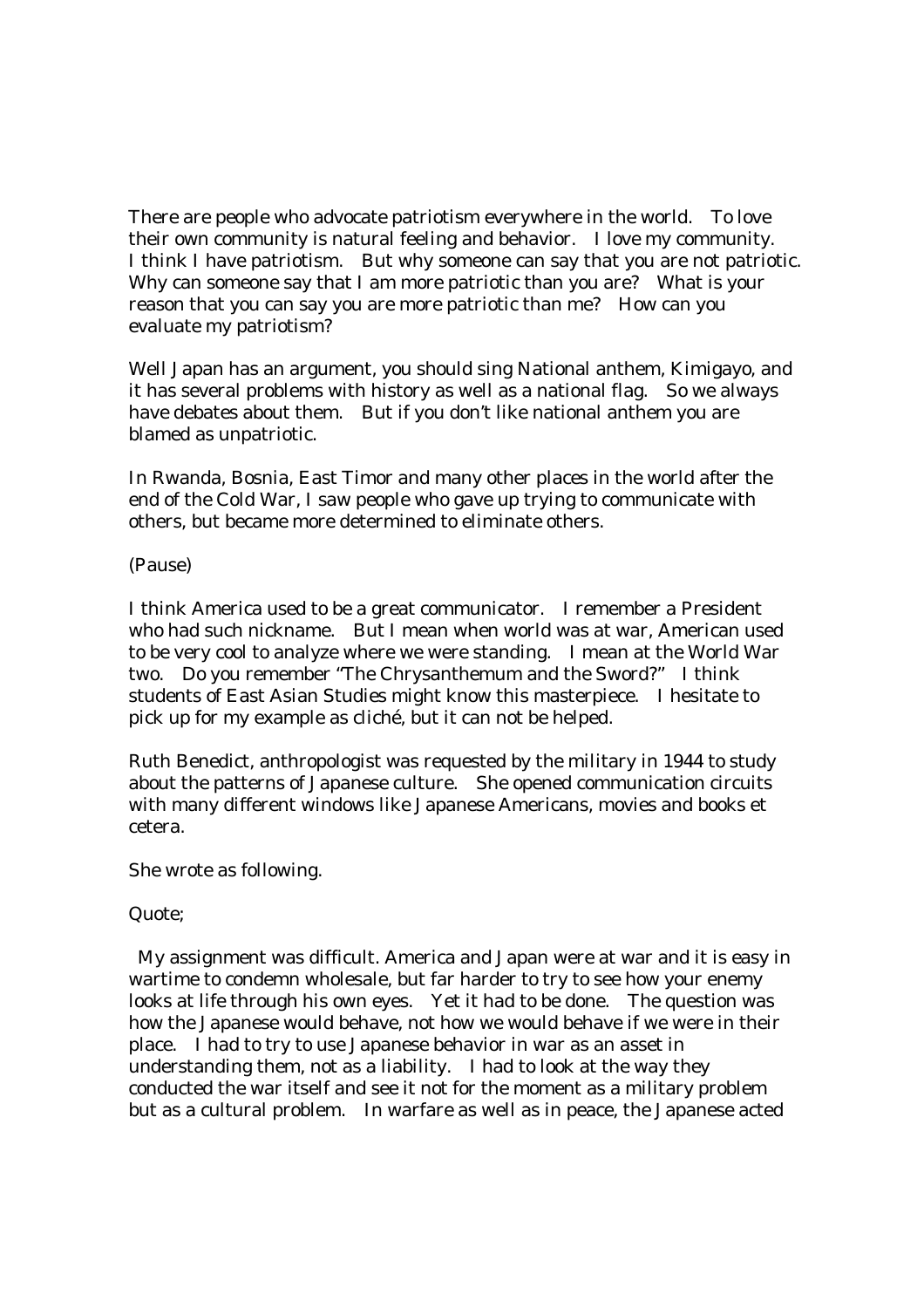in character. What special indications of their way of life and thinking did they give in the way they handled warfare? Their leaders' ways of whipping up war spirit, of reassuring the bewildered, of utilizing their soldiers in the field—all these things showed what they themselves regarded as the strengths on which they could capitalize. I had to follow the details of the war to see how the Japanese revealed themselves in it step by step.

## Unquote:

Even at war, the great America was trying to communicate with others. Japanese were not able to do such things. The authority, the government of Japan, prohibited people studying English and American culture. American movies and books were banned. Leadership of Japan tried to purify one homogeneous group and in order to do so they are afraid of communicate others.

## (Pause)

Well when I was young, that is not so long ago......, I was greatly influenced by American journalism. Needless to say about American culture, Miles Davis and Jazz, Bob Dylan and folk music, pop songs like Simon & Gerfunkel, Carol King, Rock and Rolls …… movies like Easy Rider, Graduation, The Strawberry Statement, Puff the magic dragon….. I need days to talk about them. Professors in my generation are laughing at me.

It's funny that in the same way we were addicted to American pop culture, now some Americans like Quentin Tarantino are fascinated with Japanese yakuza movies.

I have to be honest. I was influenced by American journalism before I became a reporter. Or something I believe that American journalism has mighty power. They are at random……Russell Baker, Studs Terkel, what was his name of managing editor of the Washington Post?....I don't remember his name, I'm sorry.…..Pentagon Papers, Roger Simon, Bob Woodward and "All the President's men," David Halberstam and his historical analysis on the decision making system of the Vietnamese War "The Best and the Brightest," "The Power that be" describes the interrelations between the media and the power, Harrison Salisbury and his essay on North Vietnam and China or Civil Rights movements in the 60s. Then Art Buchwald, Bob Green. In my younger days all of them were translated into Japanese. I was definitely influenced by these journalists.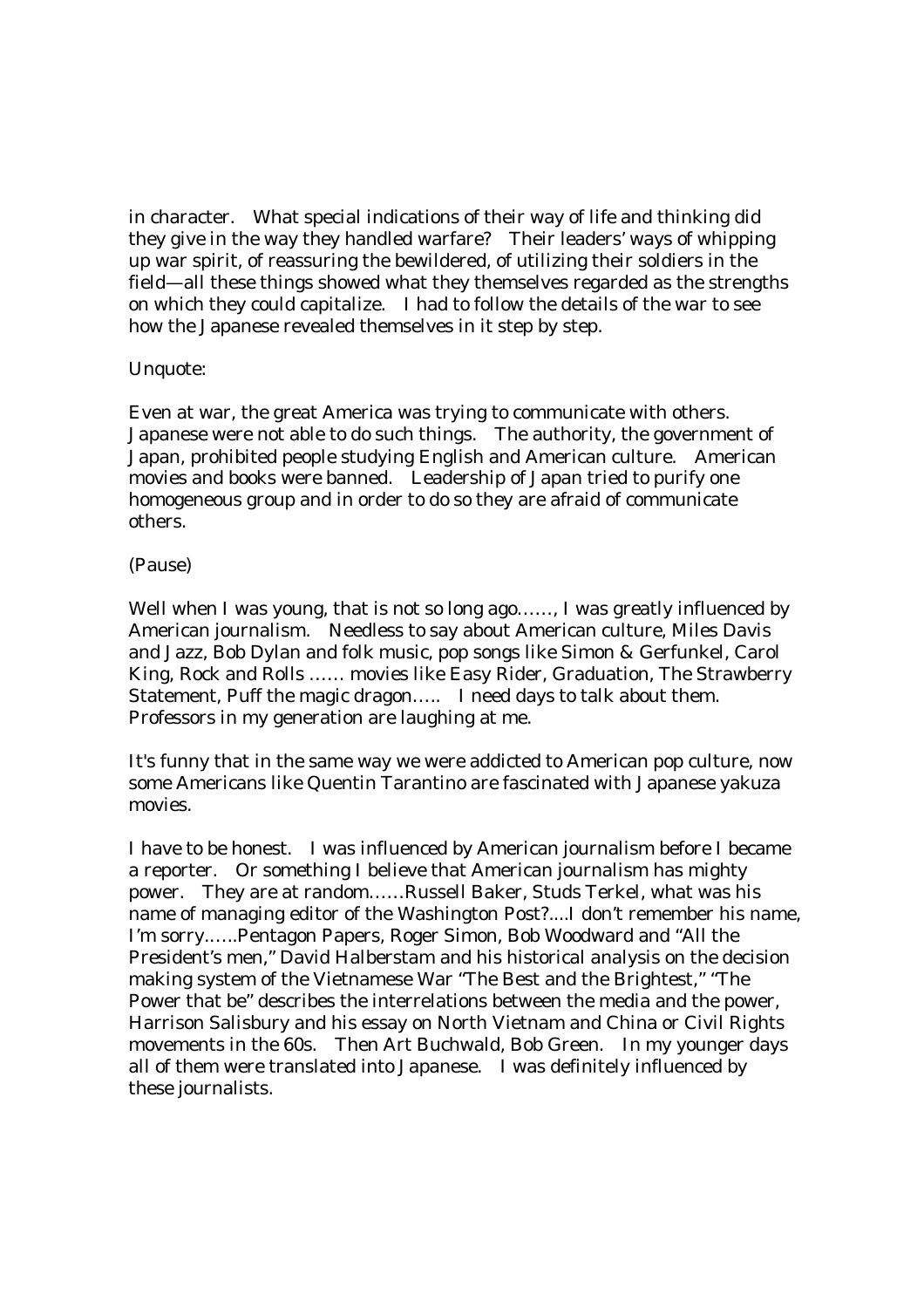I understand now those journalists whom I admired were liberal and probably do not represent different sides of American journalism. But in those days so many American books were translated into Japanese. Even we had "Readers Digest" in Japanese. In 1980's Readers Digest in Japan bankrupted.

Last week I went a bookstore and I found there were mountains of books about America still. Almost all of them, some of them were translation from English and others were written in Japanese, were actually accusing or denouncing America like warmongers. Some titles were "Why Bush made misunderstandings" "America and globalization destroy the world," "Stupid White Men or Fahrenheit 911 by Michael Moore." "After the Empire" by Emanuel Todd" OK, it is enough. Almost all of them are criticizing America or very cool to America.

I think I have to be cautious of this kind of tendency. When America looks holding a rope in a small ring Japanese people favored to read that Americans are failing. Those who are expertise America would tend to say America has problems. There is a desire for not only Japanese but probably also for Chinese and Europeans (needless to add, Arabs) would like to look at such America and would like to hear about bad rumor about America.

I think I need to look at brighter side of America now. I don't think America is blameless but just condemnation is not a good way to open communication with others.

Libertarianism, oh this is another difficult pronunciation, libertarianism is one of the big factors to understand American cultures. Even I have known the jargon for more than ten years; I confess that I did not know what libertarianism was. But I am surprised it's important works like Ayn Rand have never translated into Japanese until very recently.

In July last year, 'Fountainhead' by Ayn Rand was first ever translated into Japanese. Then in September 2004, 'Atlas Shrugged' by her was also translated.

I don't know whether this is the new movement of libertarianism is budding in Japan or this might be serious desire for some Japanese to understand the United States of America from the grass-roots rather deeply and rather profoundly.

Let me introduce a poem by Takamura Kotaro.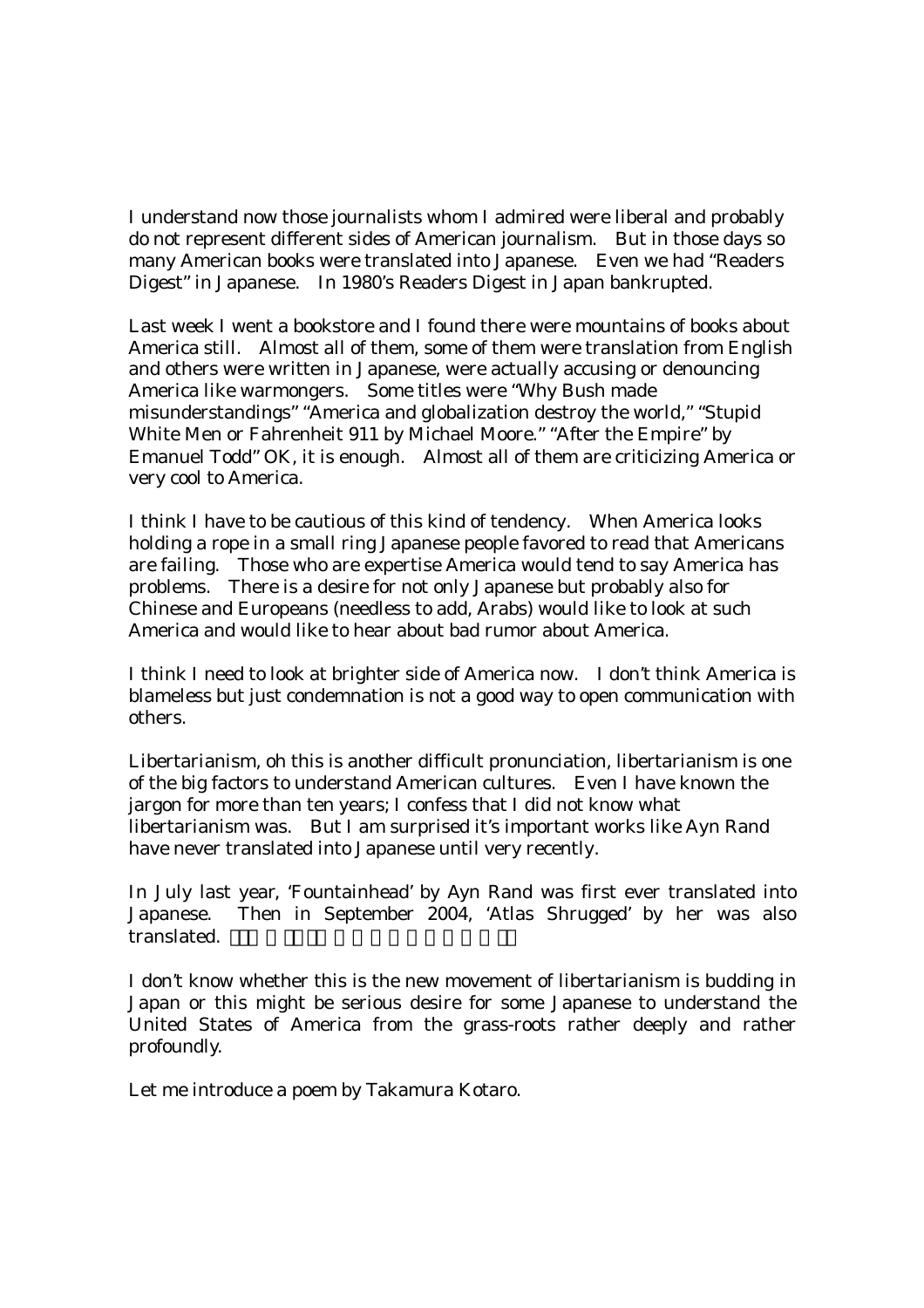I tried to translate it from Japanese into English.

Takamura Kotaro is a poet in modern Japanese literature. And the 8th of December is the day when the Japanese common people were notified by radio or newspaper that the war in the Pacific had begun in 1941, namely the attack on Pearl Harbor. As you know, this war between Japan and, mainly, America, was fought over 4 years, and had very nasty and barbaric consequences on the Japanese community, especially. In other words, it is often said America became, in a true sense, a Pacific power as a result of this war.

Once a community in danger or in crisis, I mean community in Japan, people have own unique expression in the form of literature whether they are novels or poems.

(Reading the 8th of December)

The 8th of December by Takamura Kotaro

Remember the 8th of December. When world history changed. When Anglo-Saxon supremacy Was refused by the land and the sea of East Asia. It was Japan that refused white supremacy, a little country in the Eastern sea, country of the gods reigned over by Emperor Showa. The power of America and Britain, monopolists of the world's wealth, Was refused here in our country. To refuse is our justice. We demand that East Asia be returned to the East Asians, Our neighbors have all been sapped of strength by their exploitation. It is we who will break the grip of their nails and fangs We who will rise up, gathering our strength Old and young, men and women Every one a soldier We'll fight till our mighty opponents admit they were wrong Remember December 8, The day world history was broken into two.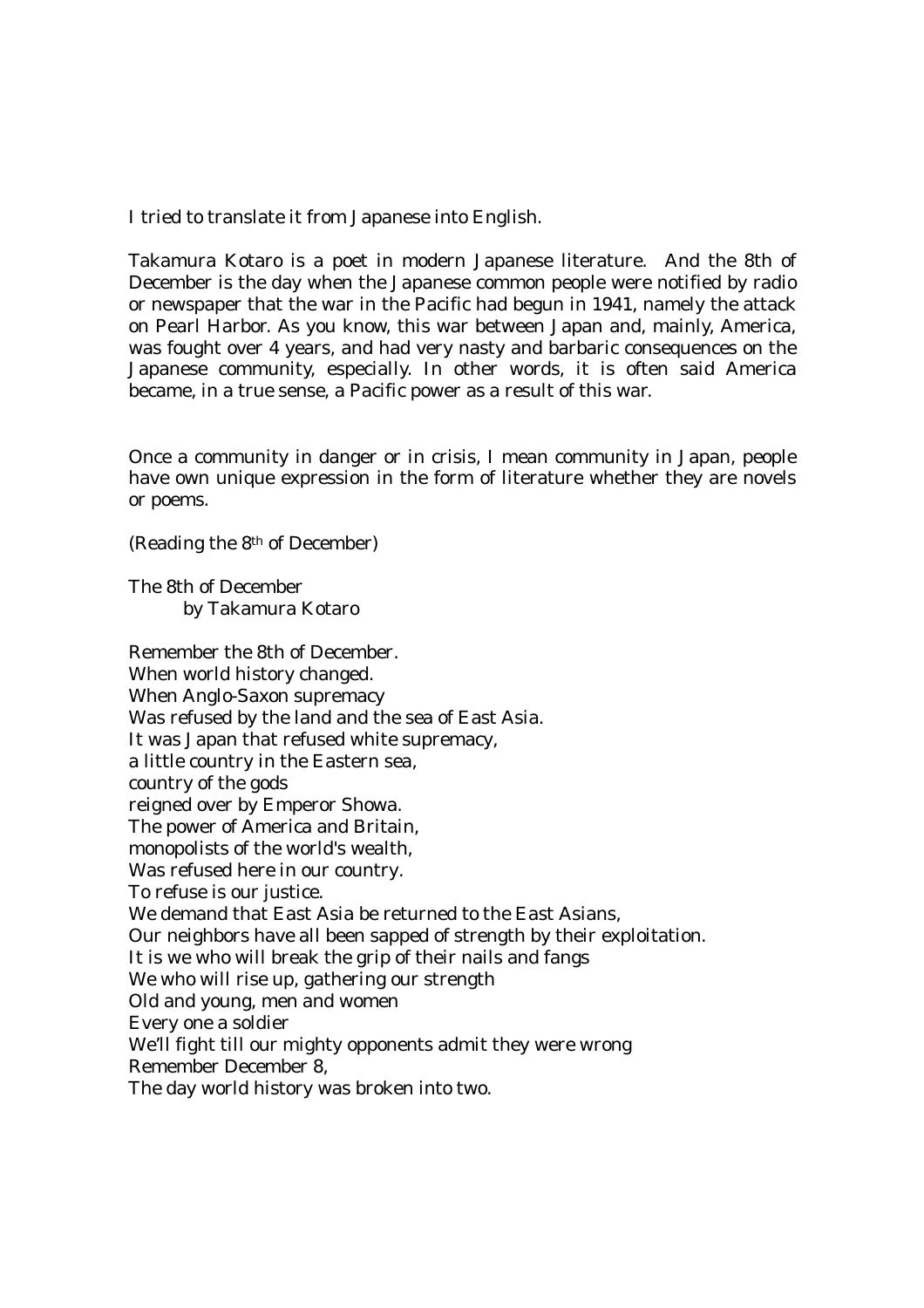(Translated by Takeshi Kawasaki) \*Takamura Kotaro (1883-1956); poet & sculptor, Japanese

The 8th of December is not one of his best poems at all. I don't think it was good. His anthology does not usually take this one. But when I saw many crises in various parts of the world, I noticed intellectuals in the society and community and ordinary people as well have to set their minds in the crisis mode. I may be very arrogant to say that I think I understand what American people feel kind of crisis of identity, crisis of safety, crisis of daily life, I remember this the 8th of December.

You may say it was Japan who started the war. I don't argue that at this moment. But what I want to tell is this feeling of crisis of being attacked, daily life being destroyed. I think this feeling about crisis in a community is familiar and probably common in various crises in the world, and even in the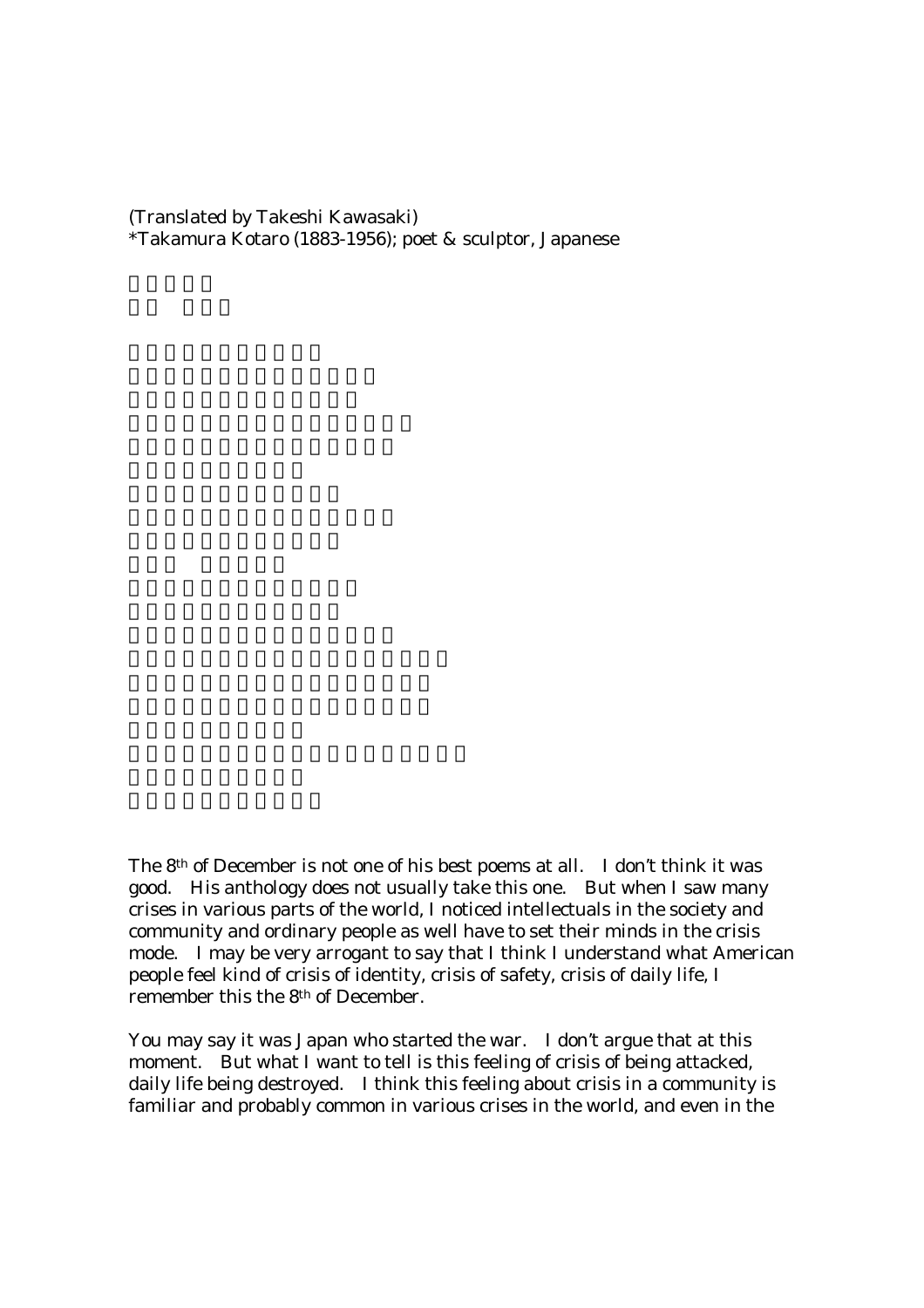#### history.

Takamura Kotaro was one of the best intellectuals in modern Japan. He had been educated in America and in France. He was one of the best and brightest figures in modern literature of Japan. He described this as his feeling about national crisis. In other poems he called his center of his mental peace as emperor and called several times "His Majesty, His Majesty, His Majesty…'. My generation does not have same feeling about emperor any more but in every community something like this must exist. Something which is nationalism, chauvinism whatever it is called.

You are from Asian Studies like literature, history, politics, culture, sociology, economy, business and religion whatever. I appreciate you that you are interested in Asia. America is another world, it's a big world. This is self-sufficient glove in a sense. America's strategic location is perfect. You can not imagine some neighboring countries to invade except supposed individual terrorists.

That may be why Hollywood made so many films that involved attacks from outer space.

America is also abundant of resources both natural and human. You are self-sufficient by comparison other developed countries in Europe and Asia. Yesterday I was walking Agate Street from Spring Boulevard. I found there were so many things. Beautiful houses, beautiful promenade with trees and beautiful people and beautiful stadium. America has too many things to protect. America thinks that America would like to protect this abundant life-style.

Some people may say there is poverty in this country. America has both developed world and the third world. Maybe. But I know the different poverty. Absolute poverty is no way to run out. You may have seen victims by big earthquakes and Tsunami off Indonesia. I was surprised when I was watching the television that Asian victims by Tsunami owned so many things to lose rather than their family. They had so many properties.

I remember in a refugee camp in Zaire, now renamed Congo. I was very very surprised to find a rental video shop in 1995. In the camp there is no electricity but rich, comparatively rich, I mean, people have generators to make electricity and watch movies at their blue tent in a refugee camp.

There are haves and have-nots everywhere in the world, but there is absolute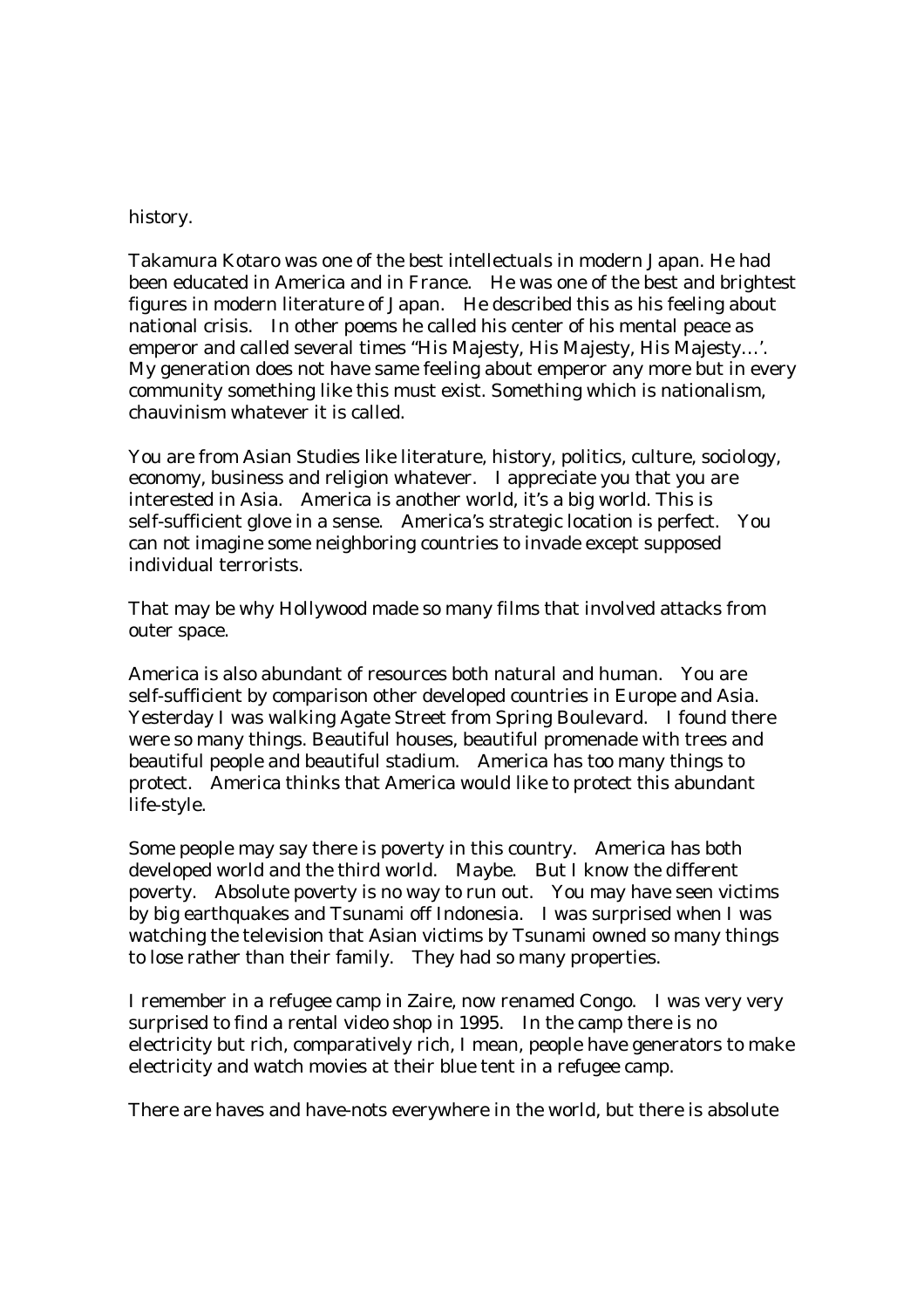poverty in some areas, areas that look like they have been abandoned by the civilized world. American poverty is not that bad, it is possible to eliminate it if you are determined.

(Pause)

Needless to say, Japan has to live in the neighborhood with China, Korea and over the Pacific with the United States of America and Canada.

Please imagine 3 big economic powers, Japan, China and two Koreas live very close for 3000 years. Now we can add Russia in this power circle. The story is very complex. This is not easy. In addition to history, inside countries people's views are so different. Now there seems even in China democracy is budding.

 Even in Japan, a little island country, people's views are so different. You can not reach consensus at once. You cannot order what we should do. You have to persuade people why we need to do so. We have to co-exist with neighbors (sometime they are very noisy) and we have to co-exist with weak enemy inside our community. I mean weak enemy which is not a strong enemy but inside us there are others who do not agree me and oppose my opinion. Well I am not able to eliminate others inside community like immigrant or foreigners; I have to find the way to co-exit.

In North East Asia there is no way to resort to war. These countries have to co-exist.

Nationalism or petit-nationalism rises occasionally. In Japan there are people who advocate nationalism or xenophobic statement; I think many of you heard about them. They were reported. I would say I am a patriot; I love my community and my country, why can you say you are more patriotic than I?

In the same manner I would say I love the world. I would not say I love the world more than you. But I would say please don't tell you love the world more than me. Love or patriotism cannot compare.

Many of you remember the big train accident took place last week in Kansai are at Amagasaki. More than 100 people were killed. We don't know the reason yet but it is reported that driver was late 90 seconds from the schedule. It is supposed that trains in Japan come and leave on time. Now Japanese start thinking that if the Japanese society had been so obsessed with 90 seconds and killed 100 people, system of Japanese society may have been